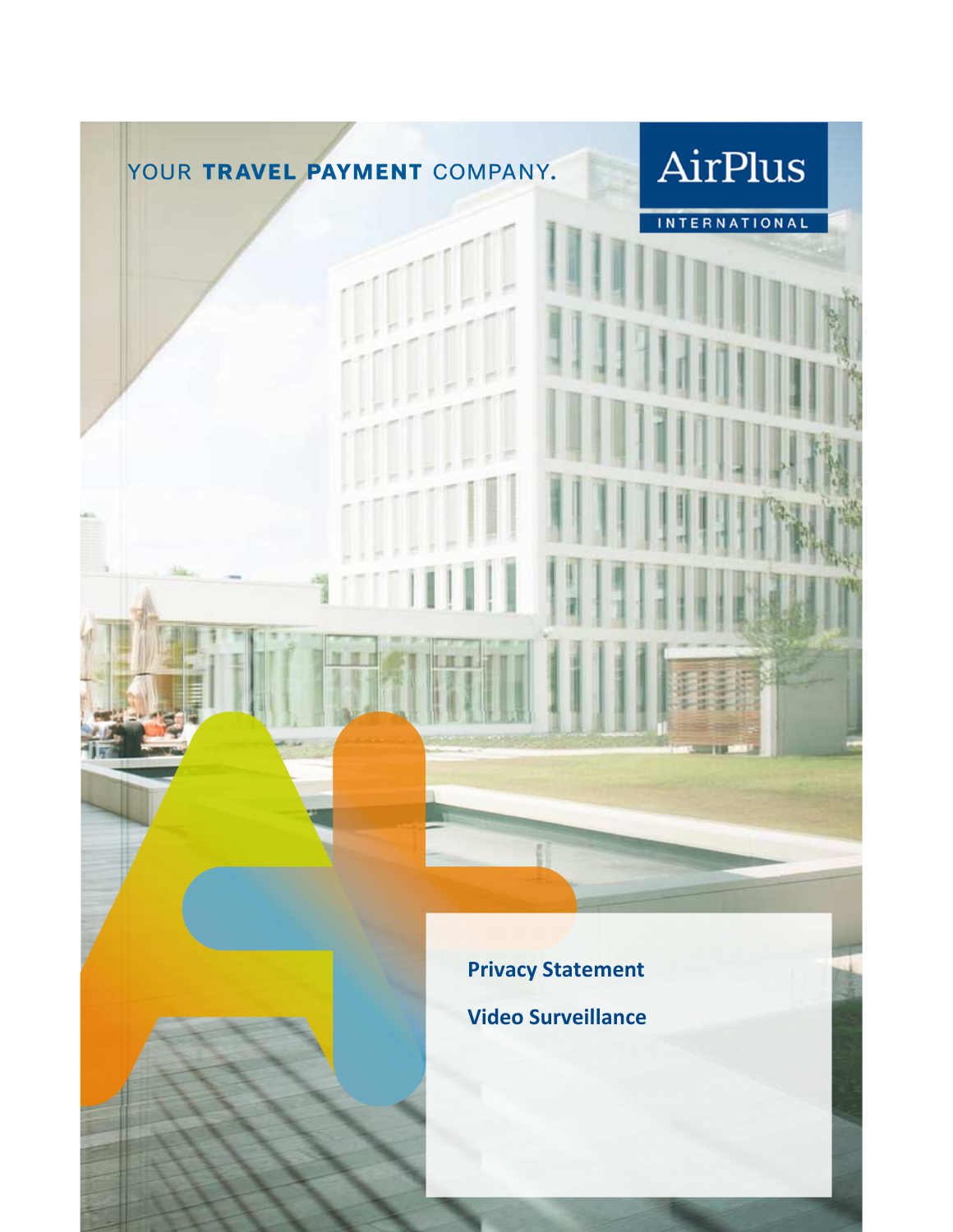



This Privacy Statement clarifies who is responsible for the video surveillance, for what purpose the video surveillance is performed and what rights you have as a Data Subject in terms of video surveillance.

Who is responsible for data processing and who can you contact? Responsible: Lufthansa AirPlus Servicekarten GmbH (AirPlus) Dornhofstr. 10, 63263 Neu-Isenburg info@airplus.com

You can contact our Data Protection Officer at: Data Protection Officer, JX JDO Lufthansa AirPlus Servicekarten GmbH Dornhofstr. 10, 63263 Neu-Isenburg dataprotection@airplus.com

AirPlus monitors security-related areas within and outside its buildings and premises using video recording. A video surveillance of public space does not take place. As soon as you are within the detection range of the cameras, you are the subject of this data processing activity.

## **1. Why does AirPlus process your data for (purpose of processing) and with what legal basis?**

AirPlus has a legitimate interest in the use of video surveillance (Article 6 (1) (f) GDPR). It helps to ensure complete building and personal safety in a manner which is staff saving and as efficient as possible. With the video surveillance, AirPlus pursues the following goals depending on the circumstances of the respective locations:

- Protecting the exterior of the building from vandalism
- To provide the necessary monitoring of alarm-protected doors
- To detect illegal access attempts
- To detect blocked emergency exits.

With the help of video surveillance, measures can be taken immediately to eliminate grievance from the listed points. Furthermore, the video surveillance is used to clarify and prosecute unauthorized building entrances. It not only protects the building, but also your personal safety and the safety of AirPlus employees.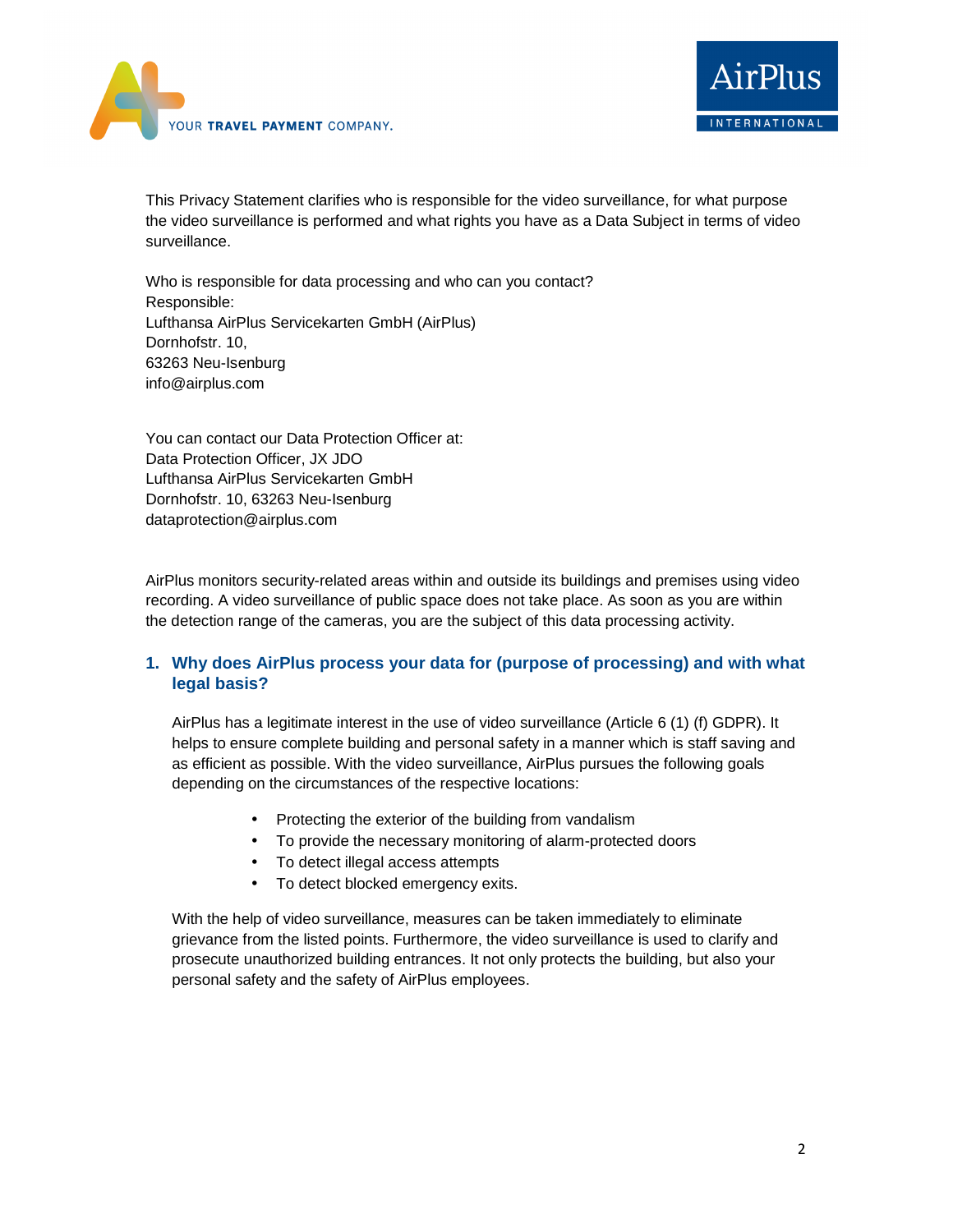



### **2. Who is the recipient of your data?**

Video files are only evaluated on an ad-hoc basis. For the evaluation of video surveillance, AirPlus can commission external service providers. These receive access to recordings of the video cameras within the framework of the contractually defined service provision.

In addition, records may be handed over to security authorities in the event of a violation of the house rules, committing an offense, or if required by law.

#### **3. For how long will your data be stored?**

As a rule, the video material is recorded or stored for 72 hours, for sensitive areas it is 6 months, unless it is needed as part of a preliminary investigation. The deletion periods arise from national legal and regulatory requirements.

#### **4. What rights do you have as a Data Subject?**

Every affected person has:

- the right to information under Art. 15 GDPR,
- the right of correction under Art. 16 GDPR,
- the right to cancellation ("right to be forgotten") under Art. 17 GDPR,
- the right to restriction of processing (blocking) according to Art. 18 GDPR,
- the right of data transferability from Art. 20 GDPR as well as
- The right to object according to Art. 21 GDPR (for this you will find separate information later in this privacy policy).

In addition, there is a right of appeal to a data protection supervisory authority under Art. 77 GDPR

#### **5. Information about your right of objection according to Art. 21 GDPR**

#### **5.1 Case-specific right of objection**

You have the right at any time, for reasons that arise from your particular situation, to object to the processing of your personal data, pursuant to Art. 6 para. 1 lit. f GDPR (data processing based on a legitimate interest of AirPlus). If you object, we will no longer process your personal data unless we can demonstrate compelling legitimate grounds for processing that outweigh your interests, rights and freedoms, or the processing is for the purpose of enforcing, pursuing or defending legal claims.

#### **5.2 Objection**

The objection can be made informally via the above-mentioned channels.